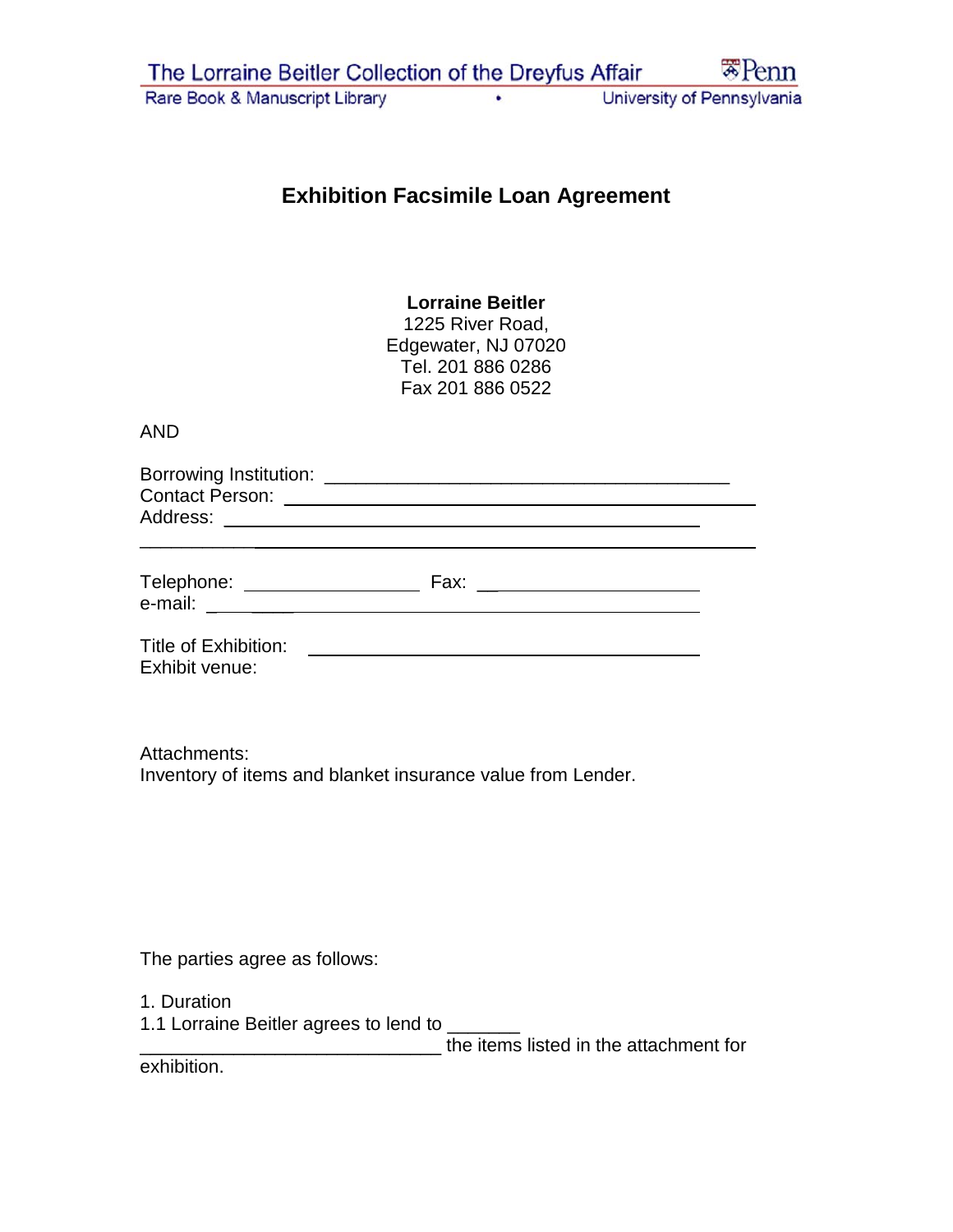| The Lorraine Beitler Collection of the Dreyfus Affair |   | $\mathbb{Z}$ Penn          |
|-------------------------------------------------------|---|----------------------------|
| Rare Book & Manuscript Library                        | ٠ | University of Pennsylvania |

1.2. The period of the loan will run FROM: TO:

1.3 The exhibition period will be

1.4 Any changes in the loan period must be approved in writing by Lorraine Beitler and covered by the conditions contained in this agreement.

## **Conditions**

2.1 Insurance. Coverage will be provided by the Borrowing Institution under an All Risk, "wall to wall" policy, from the time that the loan material leaves Lorraine Beitler's residence (address above) until the materials are returned to Lorraine Beitler's residence and the final condition reports are completed. The loan items will be insured at values assigned by Lorraine Beitler and included with this agreement. A Certificate of Insurance from an insurance company approved by Lorraine Beitler evidencing such coverage must be delivered to Lorraine Beitler before shipment to the Borrowing Institution occurs. The Borrowing Institution agrees to cover any deductible under its policy.

2.2 The Borrowing Institution assumes responsibility for damages or injury caused by Borrowing Institution or third parties during the length of this contract.

3. Transportation and Packing. Lorraine Beitler will determine the appropriate means of transportation and packing of the loan material and will approve all packing and transportation arrangements in advance. The Borrowing Institution agrees to cover all shipping and packing costs.

4. Publicity and Credits. The credit line *The Lorraine Beitler Collection of the Dreyfus Affair, University of Pennsylvania Library* will be prominently displayed in all printed material and publicity regarding the loan material. Catalogs or publicity material must be sent directly to The Lorraine Beitler Collection of the Dreyfus Affair, University of Pennsylvania Library for prior approval.

5. Rights and Reproductions. The University of Pennsylvania Library reserves the right to copy, photograph, digitize, or otherwise reproduce the loan material. The Borrowing Institution may not copy, photograph, digitize, reproduce, or publish any materials from the exhibition without the prior written permission of the University of Pennsylvania Library. All permissions are for one time only. The sale of any merchandise produced in conjunction with the exhibition must be agreed upon in advance by all parties and a separate contract detailing all arrangements must be signed by all parties involved prior to production of said merchandise.